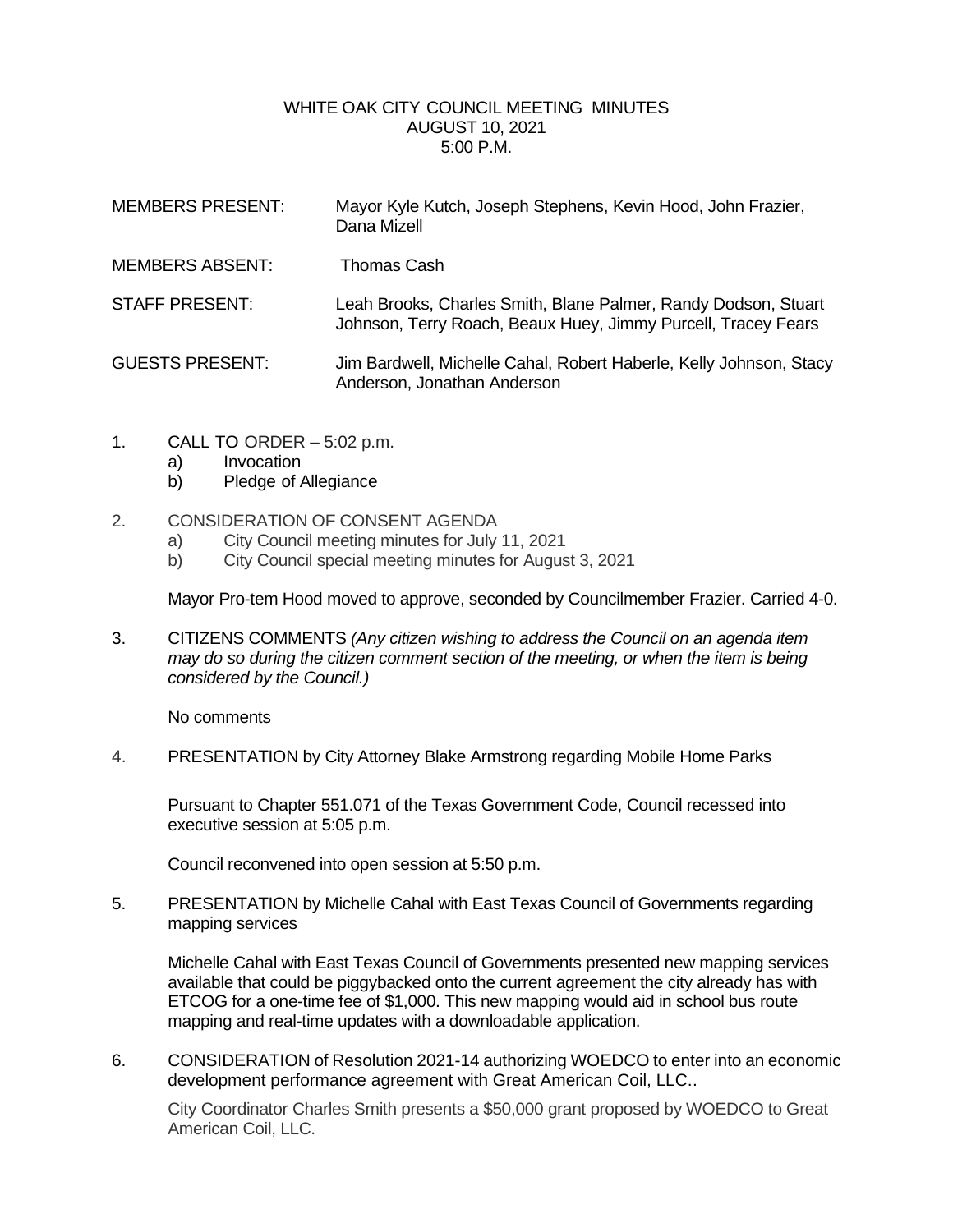Councilmember Stephens moved to approve, seconded by Councilmember Mizell. Carried 4-0.

7. CONSIDERATION of Resolution 2021-15 authorizing WOEDCO to amend an economic development performance agreement with White Oak PropCo, LLC

Mr. Smith explains the previous grant for White Oak PropCo, LLC was in the amount of \$40,000 for sewer line installation however new estimates for the installation are coming in much higher and WOEDCO proposed amending the agreement to 50% of installation cost up to \$60,000.

Councilmember Frazier moved to approve, seconded by Councilmember Mizell. Carried 4-  $\Omega$ .

8. CONSIDERATION of extending the Temporary Employee Policy regarding COVID-19 until December 31, 2021

Mr. Smith explains the current temporary policy was an extension of the executive order and was in effect until July 31, 2021, however with the new variant still prevalent, the temporary policy needs to be extended until the end of the year.

Mayor Pro-tem Hood moved to approve, seconded by Councilmember Frazier. Carried 4-0.

9. PRESENTATION of PROPOSED budget for fiscal year 2022

City Secretary Leah Brooks presented the budget the fiscal year 2022 with no changes from the budget workshop on August 3, 2021.

10. PRESENTATION of No New Revenue Rate and Voter Approval Rate for fiscal year 2021- 2022

CS Brooks presented the calculated No New Revenue Rate of \$.60502/\$100 and a Voter Approval Tax Rate of \$.62894/\$100.

11. CONSIDERATION of PROPOSED ad valorem tax rate for fiscal year 2021-2022 (if proposed rate exceeds No New Revenue Rate, the date and time for the public hearing will be announced)

Mayor Pro-tem Hood proposed the Voter Approval rate of \$.62894/\$100 for the 2021-2022 Fiscal Year, seconded by Councilmember Frazier. Carried 4-0.

CS Brooks announced the public hearing will occur on August 26, 2021, at 5:00 p.m.

12. EXECUTIVE SESSION pursuant to Government Code §551.072 regarding the exchange of real property

Council recessed into executive session at 6:13 p.m.

13. RECONVENE into open session and take any action necessary regarding the exchange of real property